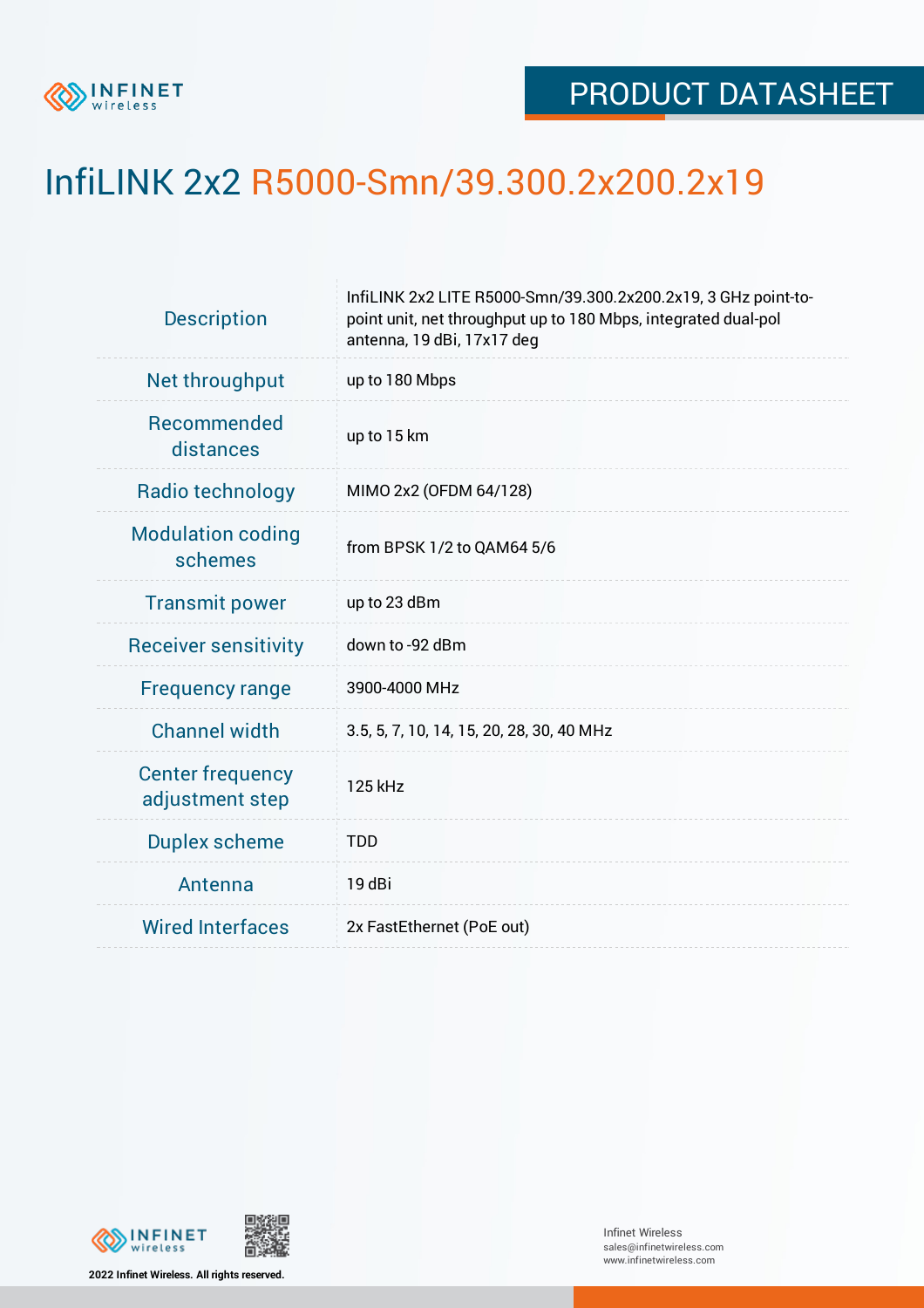

## PRODUCT DATASHEET

## InfiLINK 2x2 R5000-Smn/39.300.2x200.2x19

| Consumption                | up to 15 W                                                                                                                                                                                                                                                                                                                       |                           |                |                 |      |                      |  |  |
|----------------------------|----------------------------------------------------------------------------------------------------------------------------------------------------------------------------------------------------------------------------------------------------------------------------------------------------------------------------------|---------------------------|----------------|-----------------|------|----------------------|--|--|
| <b>Power options</b>       | 110-240 VAC @ 50/60 Hz, +956 VDC                                                                                                                                                                                                                                                                                                 |                           |                |                 |      |                      |  |  |
| <b>Outdoor Unit (ODU)</b>  |                                                                                                                                                                                                                                                                                                                                  | 305 x 305 x 74 mm, 2.3 kg |                |                 |      |                      |  |  |
|                            |                                                                                                                                                                                                                                                                                                                                  |                           |                |                 |      |                      |  |  |
| <b>Part Number Options</b> | Prefix                                                                                                                                                                                                                                                                                                                           | Freq.<br><b>Band</b>      | <b>Bitrate</b> | Output<br>Power | Ant. | Capacity             |  |  |
|                            | R5000-<br>Smn                                                                                                                                                                                                                                                                                                                    | 39                        | 300            | 2x200           | 2x19 | 8<br>20<br>50<br>300 |  |  |
| <b>Part Number Example</b> | R5000-Smn/39.300.2x200.2x19 50                                                                                                                                                                                                                                                                                                   |                           |                |                 |      |                      |  |  |
| <b>Packing List</b>        | - Outdoor unit R5000-Smn/39.300.2x200.2x19 - 1 pcs.<br>- Power Supply IDU-CPE(48V) - 1 pcs.<br>- Power Cord - 1 pcs.<br>- Cable Gland - 2 pcs.<br>- Standard RJ-45 connector - 2 pcs.<br>- Shielded RJ-45 connector - 1 pcs.<br>- RJ-45 Plug Cap - 1 pcs.<br>- MONT-KIT-85 Mounting kit - 1 pcs.<br>- Quick Start Guide - 1 pcs. |                           |                |                 |      |                      |  |  |



**2022 Infinet Wireless. All rights reserved.**

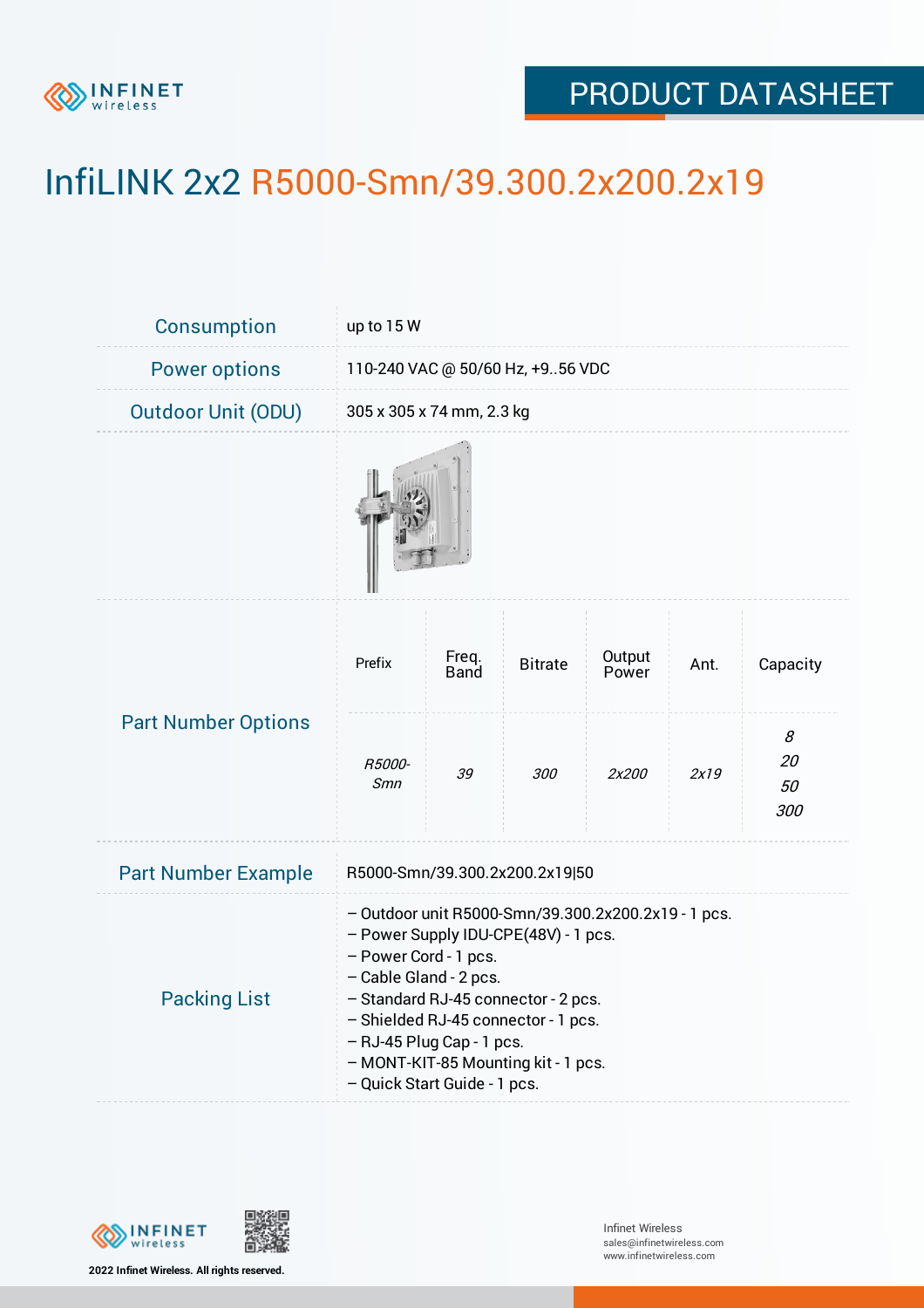

## PRODUCT DATASHEET

# InfiLINK 2x2 R5000-Smn/39.300.2x200.2x19

### Features

#### **RADIO**

- **Voice/RTP Aware Superpacketing**
- **DFS**
- **Automatic Bitrate Control** Þ
- Þ **Automatic Transmit Power Control**
- ь **TDD synchronization using AUX-ODU-SYNC (excluding Smn/Lmn)**
- **Spectrum Analyzer mode** ۰
- **Channel testing tools** ١

#### **NETWORKING**

- **Ethernet-over-IP and IP-over-IP tunneling**
- Þ **ARP protocol support**
- ۱ **MAC/IP filtering**
- Þ **Full-fledged 2nd layer switch**
- Þ **RIPv2 / OSPFv2 /static routing**
- **L2/L3 Firewall** Þ
- **NAT (multipool, H.323-aware)** Þ
- Þ **DHCP client/server/relay**

#### **MANAGEMENT FEATURES**

- **Various Management Protocols: HTTP, HTTPS, Telnet, SSH, SNMP v1/2c/3 (MIB-II and proprietary MIBs)**
- **Graphical User Interface**
- **LED Indication: power status, wireless and wired link status, signal level**
- **Antenna alignment tool**
- ٠ **Automatic software update**
- **Online monitoring with proprietary EMS InfiMONITOR.**

#### **QUALITY-OF-SERVICE**

- **17 priority queues**
- **IEEE 802.1p support**
- **IP TOS / DiffServ support**
- ٠ **Full voice support**
- **Traffic limiting (absolute, relative, mixed)** ٠
- **Traffic redirection**